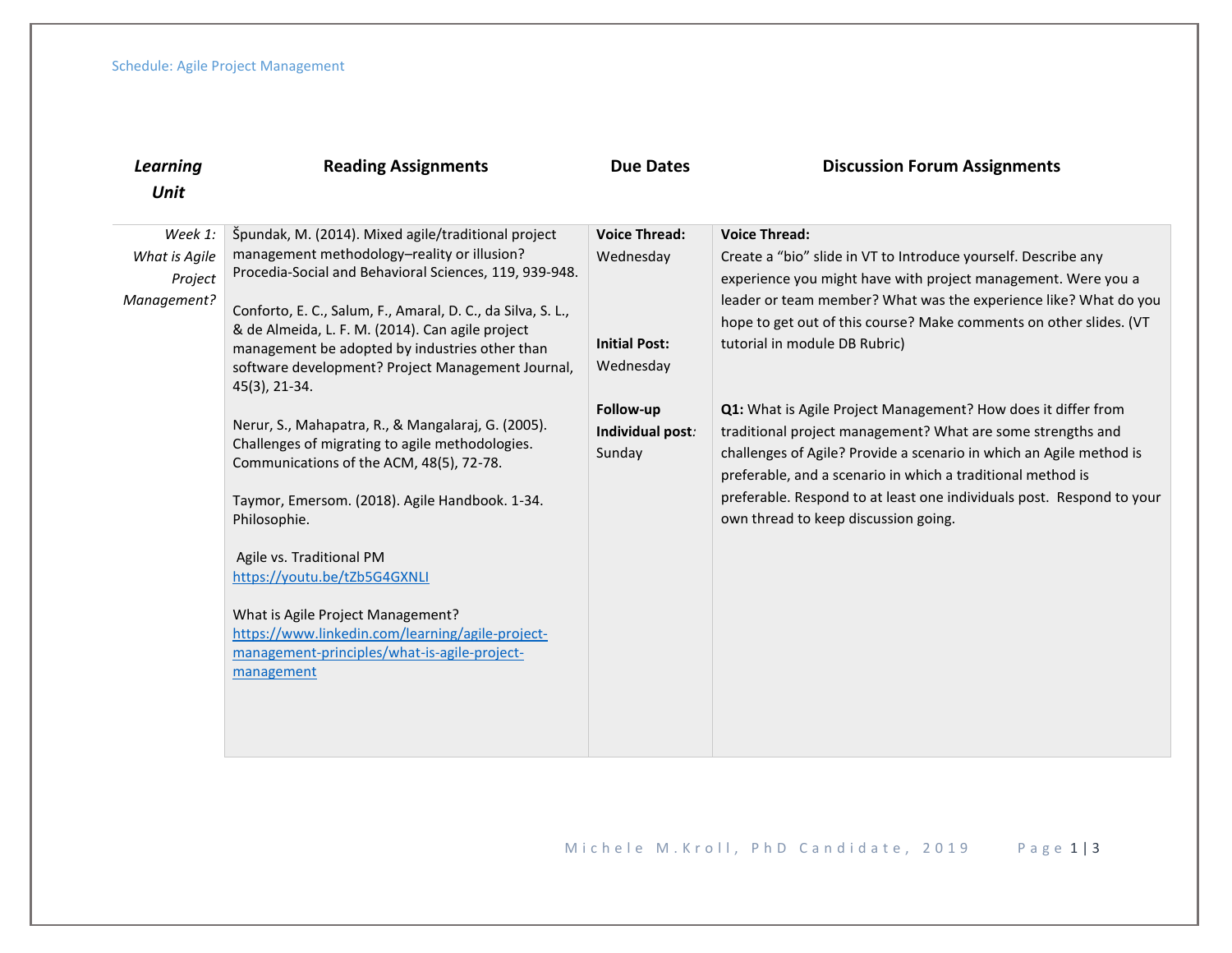## Schedule: Agile Project Management

| Learning<br>Unit                                    | <b>Reading Assignments</b>                                                                                                                                                                                                                                                                                                                                                                                                                                                                                                                                                                                                                       | <b>Due Dates</b>                                                                                                                           | <b>Discussion Forum Assignments</b>                                                                                                                                                                                                                                                                                                                                                                                                                                                                                                                                                                                                                           |  |
|-----------------------------------------------------|--------------------------------------------------------------------------------------------------------------------------------------------------------------------------------------------------------------------------------------------------------------------------------------------------------------------------------------------------------------------------------------------------------------------------------------------------------------------------------------------------------------------------------------------------------------------------------------------------------------------------------------------------|--------------------------------------------------------------------------------------------------------------------------------------------|---------------------------------------------------------------------------------------------------------------------------------------------------------------------------------------------------------------------------------------------------------------------------------------------------------------------------------------------------------------------------------------------------------------------------------------------------------------------------------------------------------------------------------------------------------------------------------------------------------------------------------------------------------------|--|
| Week 2:<br><b>Exploring Agile</b><br><b>Methods</b> | Matharu, G. S., Mishra, A., Singh, H., & Upadhyay, P.<br>(2015). Empirical study of agile software development<br>methodologies: A comparative analysis. ACM SIGSOFT<br>Software Engineering Notes, 40(1), 1-6.<br>Highsmith, J., & Cockburn, A. (2001). Agile software<br>development: The business of<br>innovation. Computer, 34(9), 120-127.<br>Rising, L., & Janoff, N. S. (2000). The Scrum software<br>development process for small teams. IEEE<br>software, 17(4), 26-32.<br>https://youtu.be/LyS53-0jkok (Kanban in 2 minutes)<br>https://youtu.be/1PBln3dyaPs (Scrum in 2 minutes)<br>https://youtu.be/rlaz-l1Kf8w (Scrum vs. Kanban) | <b>Initial Individual</b><br>Post to group:<br>Wednesday<br><b>Group Post:</b><br>Friday<br>Follow-up<br><b>Individual Post:</b><br>Sunday | Q2: Scrum and Kanban are two of the most popular methods used to<br>implement Agile Project Management in software development. In<br>each small group discussion individuals will post:<br>What do you like about each method?<br>$\bullet$<br>Can you see yourself using these methods?<br>How might you use these methods?<br>$\bullet$<br>What are the challenges in using these methods?<br>$\bullet$<br>One member from the group will compile the group posts and then<br>post to the discussion board. Each student will then post a response<br>to at least two other groups posting. Respond to your own groups<br>thread to keep discussion going. |  |
| Week 3:<br>Agile Project<br>Management<br>Cycle     | Beck, K., Beedle, M., Van Bennekum, A., Cockburn, A.,<br>Cunningham, W., Fowler, M., & Kern, J. (2001).<br>Manifesto for agile software development.<br>Stellman, & Green, J. (2017). Head First Agile. A Brain<br>Friendly Guide. O Reily Media. - Chapters 1-2                                                                                                                                                                                                                                                                                                                                                                                 | <b>Initial Post:</b><br>Wednesday<br><b>Follow-up Post:</b><br>Sunday                                                                      | Q3: Choose an Agile PM tool for remote groups other than Ravetree.<br>Provide a "review" of the tool features, price, ease of use, which<br>method it would work best with, etc. Then post a response to at least<br>two other individuals' threads. Respond to your own thread to<br>extend discussion.                                                                                                                                                                                                                                                                                                                                                      |  |

\*Initial Discussion Forum posts are due by Wednesday, 11:59 p.m. CST of each Learning Unit Week. Responses to posts are due by Sunday, 11:59 p.m. CST at the end of each learning unit week, unless otherwise noted. Project Simulation Activities are to be submitted by Sunday, 11:59 p.m. of the learning unit week. **(Central time)**